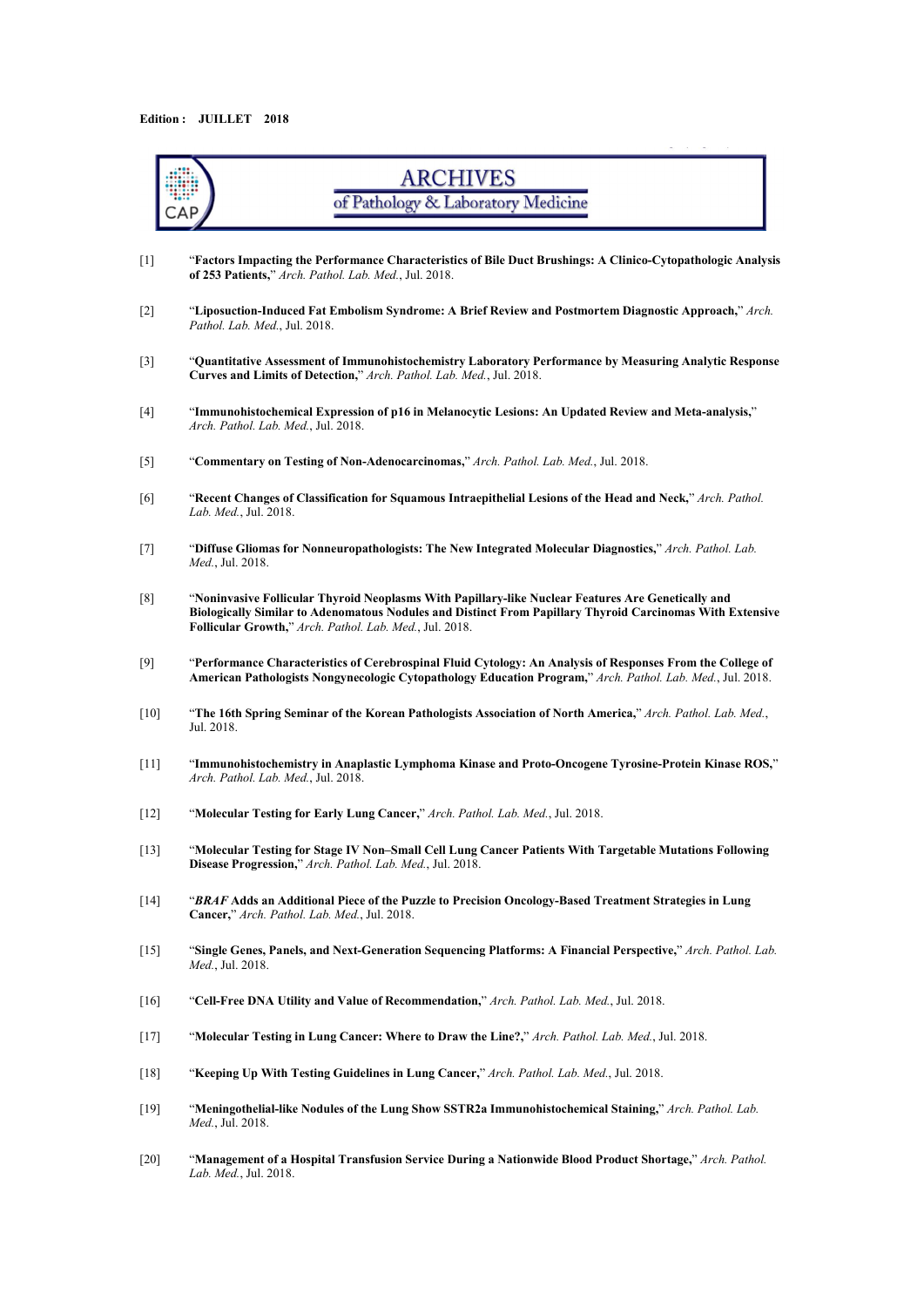### Seminars in Diagnostic Pathology

- [1] "**Iatrogenic solid tumors following immunosuppressive therapy,**" *Semin. Diagn. Pathol.*, Jul. 2018.
- [2] "**Drug induced pseudolymphoma,**" *Semin. Diagn. Pathol.*, Jul. 2018.
- [3] "**Iatrogenic lesions ofsoft tissue and bone,**" *Semin.Diagn. Pathol.*, Jul. 2018.
- [4] "**Iatrogenic pulmonary lesions,**" *Semin. Diagn. Pathol.*, Jul. 2018.
- [5] "**Iatrogenic pathology of the urinary bladder,**" *Semin. Diagn. Pathol.*, Jul. 2018.
- [6] "**Iatrogenically false positive sentinel lymph nodes in breast cancer: Methods ofrecognition and evaluation,**" *Semin. Diagn. Pathol.*, Jul. 2018.
- [7] "**Reexamining post-transplant lymphoproliferative disorders: Newly recognized and enigmatic types,**" *Semin. Diagn. Pathol.*, Jul. 2018.



Pas d'édition



- [1] "**Primary fallopian tube sex cord tumour: tubal counterpart of uterine tumour resembling ovarian sex cord tumour,**" *Histopathology*, Jul. 2018.
- [2] "**Immunoglobulin G4-related sclerosing oesophagitis in a 9-year-old girl,**" *Histopathology*, Jul. 2018.
- [3] "**A monoclonal antibody against SV40 large T antigen (PAb416)does not label Merkel cell carcinoma,**" *Histopathology*, Jul. 2018.
- [4] "**Erdheim-Chester disease: description of two illustrative cases involving the lung,**" *Histopathology*, Jul. 2018.
- [5] "**Extraskeletal osteosarcoma: MDM2 and H3K27me3 analysis of19 cases suggest disease heterogeneity,**" *Histopathology*, Jul. 2018.
- [6] "**Tumour budding in pancreatic cancer revisited: validation of the ITBCC scoring system,**" *Histopathology*, Jul. 2018.
- [7] "**Primary peri-anal adenocarcinoma of intestinal type - a new proposed entity,**" *Histopathology*, Jul. 2018.
- [8] "**Expression of PD-L1, indoleamine 2,3-dioxygenase and the immune microenvironment in gastric adenocarcinoma,**" *Histopathology*, Jul. 2018.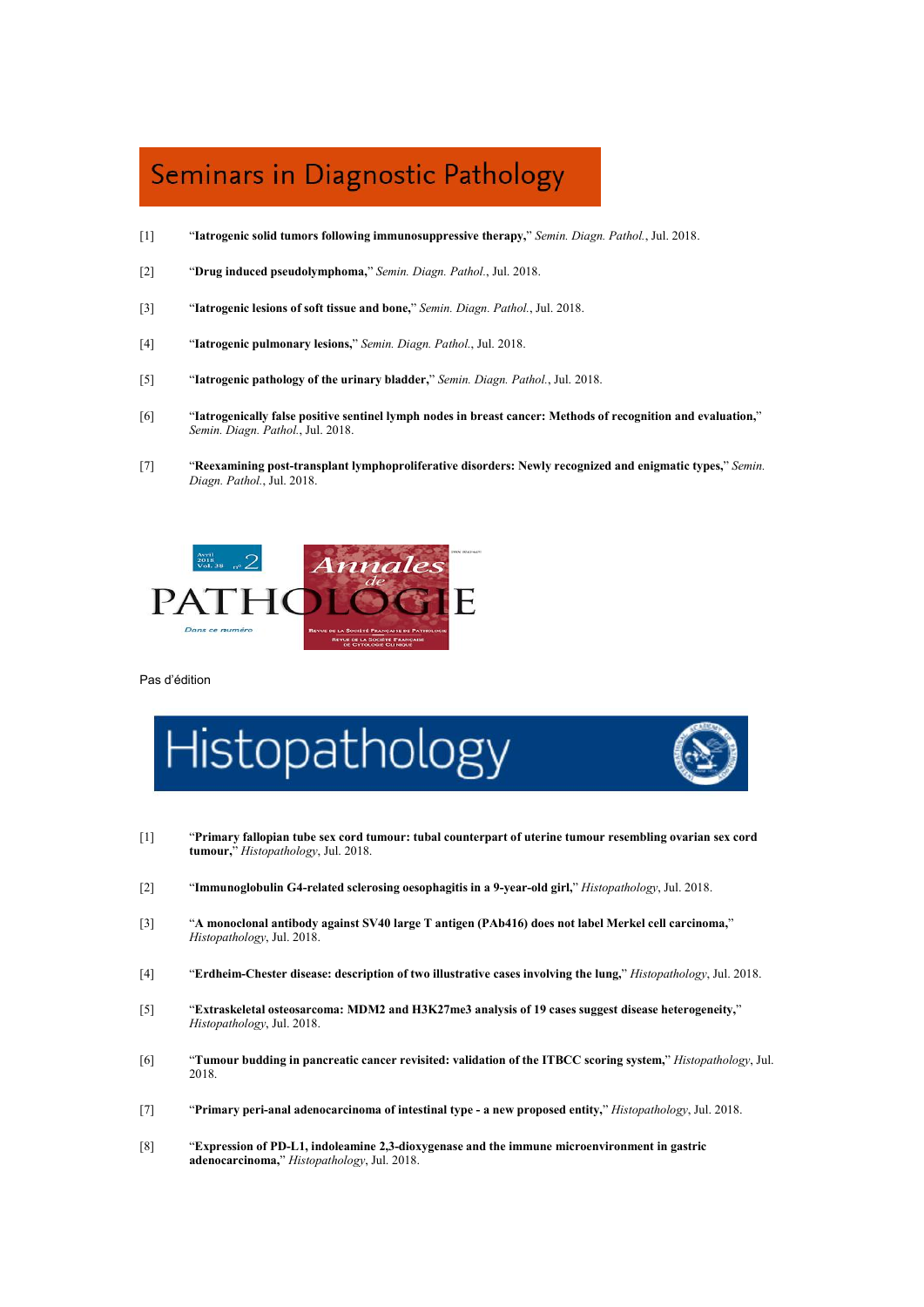- [9] "**Hepatic elastin content is predictive of adverse outcome in advanced fibrotic liver disease,**" *Histopathology*, Jul. 2018.
- [10] "**Expression of MAGE-A and NY-ESO-1 cancer/testis antigens is enriched in triple-negative invasive breast cancers,**" *Histopathology*, Jul. 2018.
- [11] "**Assessment of HER2 status in breast cancer biopsies is not affected by accelerated tissue processing,**" *Histopathology*, Jul. 2018.
- [12] "**Intra-operative evaluation of prophylactic hysterectomy and salpingo-oophorectomy specimens in hereditary gynaecological cancer syndromes,**" *Histopathology*, Jul. 2018.
- [13] "**Hepatic angiomyolipoma: mutation analysis and immunohistochemical pitfalls in diagnosis,**" *Histopathology*, Jul. 2018.
- [14] "**Basal cell carcinoma induced by therapeutic radiation for tinea capitis-clinicopathological study,**" *Histopathology*, Jul. 2018.
- [15] "**Grade 4 asbestosis does not extend directly from the respiratory bronchiole to the peripheral lung,**" *Histopathology*, Jul. 2018.
- [16] "**Transbronchial lung biopsy for the diagnosis ofIgG4-related lung disease,**" *Histopathology*, Jul. 2018.
- [17] "**A genomic and clinicopathological study of non-small-cell lung cancers with discordant** *ROS1* **gene status by fluorescence** *in-situ* **hybridisation and immunohistochemical analysis,**" *Histopathology*, Jul. 2018.
- [18] "**GATA6-positive lung adenocarcinomas are associated with invasive mucinous adenocarcinoma morphology, hepatocyte nuclear factor 4α expression, and** *KRAS* **mutations,**" *Histopathology*, Jul. 2018.
- [19] "**Utility of Pathology Imagebase for standardisation of prostate cancer grading,**" *Histopathology*, Jul. 2018.
- [20] "**Gleason score assignment is the sole responsibility of the pathologist,**" *Histopathology*, Jul. 2018.

# gnostic listopathology

- [1] "**EBV-associated ulceration in an immunocompromised patient,**" *Diagnostic Histopathol.*, Jul. 2018.
- [2] "**Lymphoproliferative disorders and lymphoreticular malignancies in the setting of immunodeficiency,**" *Diagnostic Histopathol.*, Jul. 2018.
- [3] "**Diagnosis ofNK and cytotoxic T-cell disorders: a review,**" *Diagnostic Histopathol.*, Jul. 2018.
- [4] "**Nodal T-cell lymphomas with a T-follicular helper cell phenotype,**" *Diagnostic Histopathol.*, Jul. 2018.
- [5] "**An update on high grade B-celllymphoma,**" *Diagnostic Histopathol.*, Jul. 2018.

## **MODERN PATHOLOGY**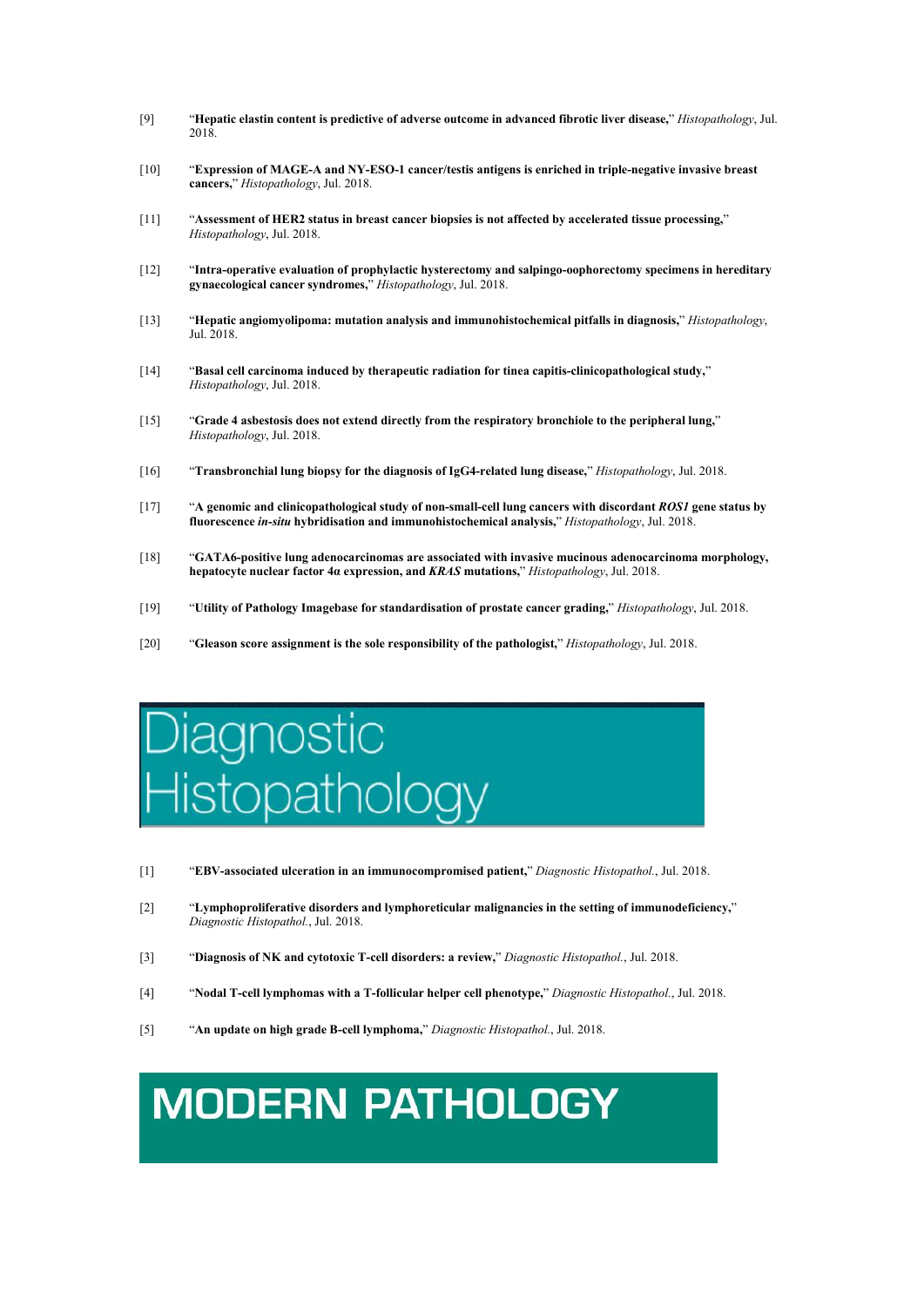- [1] "**Saccharomyces cerevisiae-like 1 (SEC14L1) is a prognostic factor in breast cancer associated with lymphovascular invasion.,**" *Mod. Pathol.*, Jun. 2018.
- [2] "**Discordant molecular subtype classification in the basal-squamous subtype of bladder tumors and matched lymph-node metastases.,**" *Mod. Pathol.*, Jul. 2018.
- [3] "**Two-stain immunohistochemical screening for Lynch syndrome in colorectal cancer may fail to detect mismatch repair deficiency.,**" *Mod. Pathol.*, Jul. 2018.
- [4] "**Correction: TERT promoter mutation in adult granulosa cell tumor of the ovary.,**" *Mod. Pathol.*, Jul. 2018.
- [5] "**Subependymal giant cell astrocytoma-like astrocytoma: a neoplasm with a distinct phenotype and frequent neurofibromatosis type-1-association.,**" *Mod. Pathol.*, Jul. 2018.
- [6] "**hTERT promotermutations in chondrosarcomas associate with progression and disease-related mortality.,**" *Mod. Pathol.*, Jul. 2018.
- [7] "**Expression of PD-L1/PD-1 in lymphoepithelioma-like carcinoma of the thymus.,**" *Mod. Pathol.*, Jul. 2018.
- [8] "**Lipoblastoma-like tumor of the vulva: a clinicopathologic, immunohistochemical, fluorescence in situ hybridization and genomic copy number profiling study of seven cases.,**" *Mod. Pathol.*, Jul. 2018.
- [9] "**Role of columnar cell lesions in breast carcinogenesis: analysis ofchromosome 16 copy number changes by multiplex ligation-dependent probe amplification.,**" *Mod. Pathol.*, Jul. 2018.
- [10] "**PAX7 expression in sarcomas bearing the EWSR1-NFATC2 translocation.,**" *Mod. Pathol.*, Jul. 2018.

# Journal of Clinical Oncology®

An American Society of Clinical Oncology Journal

- [1] "**Predicting Chemotherapy Toxicity in Older Adults With Cancer: A Prospective Multicenter Study,**" *J. Clin. Oncol.*, Sep. 2011.
- [2] "**Symptom Monitoring With Patient-Reported Outcomes During Routine Cancer Treatment: A Randomized Controlled Trial,**" *J. Clin. Oncol.*, Feb. 2016.
- [3] "**Integration of Palliative Care Into Standard Oncology Care: American Society of Clinical Oncology Clinical Practice Guideline Update,**" *J. Clin. Oncol.*, Jan. 2017.
- [4] "**American Society of Clinical Oncology Provisional Clinical Opinion: The Integration of Palliative Care Into Standard Oncology Care,**" *J. Clin. Oncol.*, Mar. 2012.
- [5] "**American Society of Clinical Oncology Statement: A Conceptual Framework toAssess the Value of Cancer Treatment Options,**" *J. Clin. Oncol.*, Aug. 2015.
- [6] "**Management of Immune-Related Adverse Events in Patients Treated With Immune Checkpoint Inhibitor Therapy: American Society of Clinical Oncology Clinical Practice Guideline,**" *J. Clin. Oncol.*, Jun. 2018.
- [7] "**Outpatient Management of Fever and Neutropenia in Adults Treated for Malignancy: American Society of Clinical Oncology and Infectious Diseases Society of America Clinical Practice Guideline Update,**" *J. Clin. Oncol.*, May 2018.
- [8] "**Minimal Residual Disease Assessed by Multiparameter Flow Cytometry in Multiple Myeloma: Impact on Outcome in the Medical Research Council Myeloma IX Study,**" *J. Clin. Oncol.*, Jul. 2013.
- [9] "**Alcohol and Cancer: A Statement of the American Society of Clinical Oncology,**" *J. Clin. Oncol.*, Jan. 2018.
- [10] "**Antiemetics: American Society of Clinical Oncology Clinical Practice Guideline Update,**" *J. Clin. Oncol.*, Oct. 2017.
- [11] "**New Agents, Emerging Late Effects, and the Development of Precision Survivorship,**" *J. Clin. Oncol.*, Jul. 2018.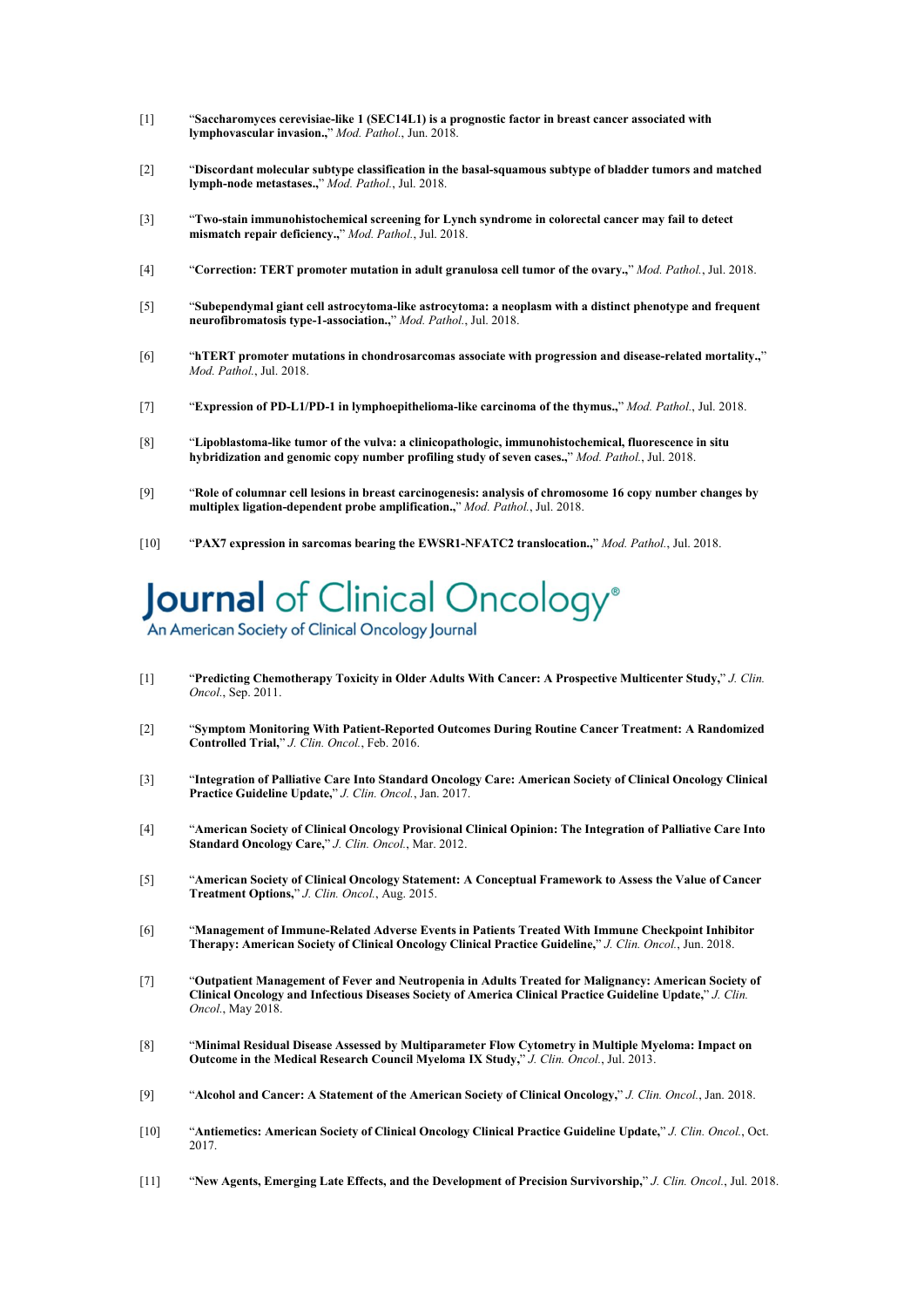- [12] "**Surveillance for Late Effects in Childhood Cancer Survivors,**" *J. Clin. Oncol.*, Jul. 2018.
- [13] "**Models ofCare for Survivors ofChildhood Cancer From Across the Globe: Advancing Survivorship Care in the Next Decade,**" *J. Clin. Oncol.*, Jul. 2018.
- [14] "**Premature Physiologic Aging as a Paradigm for Understanding Increased Risk of Adverse Health Acrossthe Lifespan of Survivors ofChildhood Cancer,**" *J. Clin. Oncol.*, Jul. 2018.
- [15] "**Psychological Symptoms, Social Outcomes, Socioeconomic Attainment, and Health Behaviors Among Survivors ofChildhood Cancer: Current State of the Literature,**" *J. Clin. Oncol.*, Jul. 2018.
- [16] "**Improving Male Reproductive Health After Childhood, Adolescent, and Young Adult Cancer: Progress and Future Directions for Survivorship Research,**" *J.Clin. Oncol.*, Jul. 2018.
- [17] "**Financial Hardship and the Economic Effect of Childhood Cancer Survivorship,**" *J. Clin. Oncol.*, Jul. 2018.
- [18] "**Reproductive Function and Outcomes in Female Survivors of Childhood, Adolescent, and Young Adult Cancer: A Review,**" *J. Clin. Oncol.*, Jul. 2018.
- [19] "**Endocrine Late Effects in Childhood Cancer Survivors,**" *J. Clin. Oncol.*, Jul. 2018.
- [20] "**Neurocognitive Outcomes and Interventions in Long-Term Survivors ofChildhood Cancer,**" *J. Clin. Oncol.*, Jul. 2018.
- [21] "**Risk, Risk Factors, and Surveillance of Subsequent Malignant Neoplasms in Survivors ofChildhood Cancer: A Review,**" *J. Clin. Oncol.*, Jul. 2018.
- [22] "**Cardiovascular Disease in Survivors ofChildhood Cancer: Insights Into Epidemiology, Pathophysiology, and Prevention,**" *J. Clin. Oncol.*, Jul. 2018.
- [23] "**Optimization of Health and Extension of Lifespan Through Childhood Cancer Survivorship Research,**" *J. Clin. Oncol.*, Jul. 2018.

#### **JAMA Oncology**

- [1] "**Immune-Related Adverse Events—A Novel Prediction of Nivolumab Efficacy?—Reply,**" *JAMA Oncol.*, Jul. 2018.
- [2] "**Incorrect Email Address for Corresponding Author,**" *JAMA Oncol.*, Jul. 2018.
- [3] "**Immune-Related Adverse Events—A Novel Prediction of Nivolumab Efficacy?,**" *JAMA Oncol.*, Jul. 2018.
- [4] "**Association of Statin Use With Overall and Cancer Survival—Reply,**" *JAMA Oncol.*, Jul. 2018.
- [5] "**Association of Statin Use With Overall and Cancer Survival,**" *JAMA Oncol.*, Jul. 2018.
- [6] "**Association of Statin Use With Overall and Cancer Survival,**" *JAMA Oncol.*, Jul. 2018.
- [7] "**Incorporating Physical Function and Cognition Into Mortality Risk Assessment for Acute Myeloid Leukemia—Reply,**" *JAMA Oncol.*, Jul. 2018.
- [8] "**Improving the Propranolol Treatment of Melanoma—Reply,**" *JAMA Oncol.*, Jul. 2018.
- [9] "**Testing Ashkenazi Jewish Women for Mutations Predisposing to Breast Cancer in Genes Other Than** *BRCA1* **and** *BRCA2* **—Reply,**" *JAMA Oncol.*, Jul. 2018.
- [10] "**Incorporating Physical Function and Cognition Into Mortality Risk Assessment for Acute Myeloid Leukemia,**" *JAMA Oncol.*, Jul. 2018.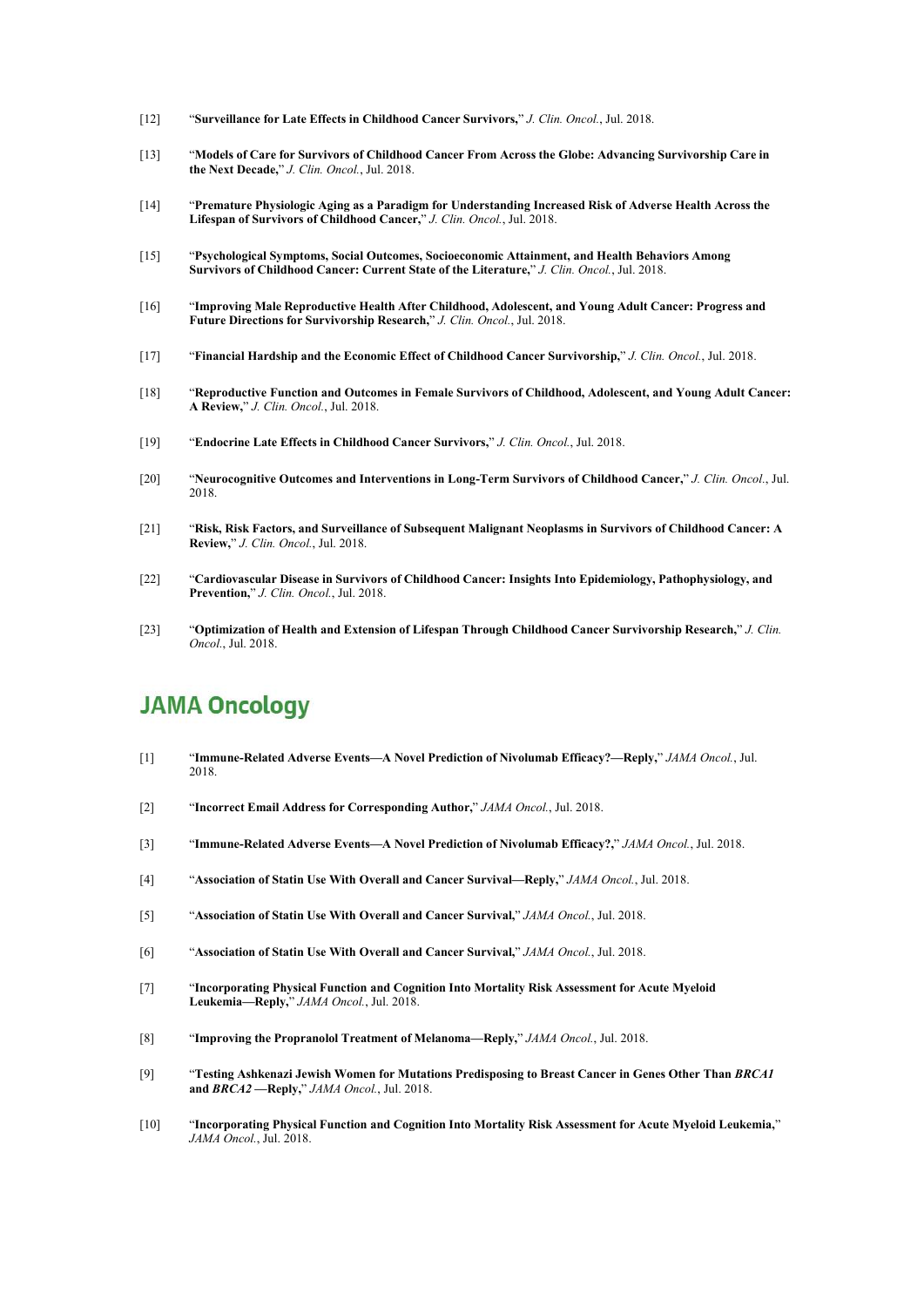- [11] "**Testing Ashkenazi Jewish Women for Mutations Predisposing to Breast Cancer in Genes Other Than** *BRCA1* **and** *BRCA2***,**" *JAMA Oncol.*, Jul. 2018.
- [12] "**Improving the Propranolol Treatment of Melanoma,**" *JAMA Oncol.*, Jul. 2018.
- [13] "**When You Hear Hoofbeats, Look for Horses, Not Zebras—Reply,**" *JAMA Oncol.*, Jul. 2018.
- [14] "**When You Hear Hoofbeats, Look for Horses, Not Zebras,**" *JAMA Oncol.*, Jul. 2018.
- [15] "**Misclassification of Upper Tract Urothelial Carcinoma in Patients With Lynch Syndrome—Reply,**" *JAMA Oncol.*, Jul. 2018.
- [16] "**Misclassification of Upper Tract Urothelial Carcinoma in Patients With Lynch Syndrome,**" *JAMA Oncol.*, Jul. 2018.
- [17] "**Acceptance in the End of Life,**" *JAMA Oncol.*, Jul. 2018.
- [18] "**Biosimilars,**" *JAMA Oncol.*, Jul. 2018.
- [19] "**Characterizing an Ultra–High-Risk Subset of Patients With Hypopharynx and Larynx Cancer,**" *JAMA Oncol.*, Jul. 2018.
- [20] "**Smoking and Death From Prostate Cancer,**" *JAMA Oncol.*, Jul. 2018.
- [21] "**Reliably Quantifying Bone Metastases in Prostate Cancer—Are We Finally There?,**" *JAMA Oncol.*, Jul. 2018.
- [22] "**Is There Validity in Propensity Score–Matched Estimates of Adjuvant Chemotherapy Effects for Patients With Rectal Cancer?,**" *JAMA Oncol.*, Jul. 2018.
- [23] "**Thalidomide, Drug Safety, and Off-label Prescribing,**" *JAMA Oncol.*, Jul. 2018.
- [24] "**Addressing FinancialBarriers to Enrollment in Clinical Trials,**" *JAMA Oncol.*, Jul. 2018.
- [25] "**US Public Perceptions About Cancer Care Provided by Smaller Hospitals Associated With Large Hospitals Recognized for Specializing in Cancer Care,**" *JAMA Oncol.*, Jul. 2018.
- [26] "**Pink Papules in a Patient With Salivary Duct Carcinoma,**" *JAMA Oncol.*, Jul. 2018.
- [27] "**Surrogate Markers and the Association of Low-Dose CT Lung Cancer Screening With Mortality,**" *JAMA Oncol.*, Jul. 2018.
- [28] "**Implications ofScreening for Brain Metastases in Patients With Breast Cancer and Non–Small Cell Lung Cancer,**" *JAMA Oncol.*, Jul. 2018.
- [29] "**Association of Patient Sex With Chemotherapy-Related Toxic Effects,**" *JAMA Oncol.*, Jul. 2018.
- [30] "**Breast Cancer With a Poor Prognosis Diagnosed After Screening Mammography With Negative Results,**" *JAMA Oncol.*, Jul. 2018.
- [31] "**Assessment of Electronic Alert to Reduce Overuse of Granulocyte Colony-Stimulating Factor in Patients Hospitalized for Febrile Neutropenia,**" *JAMA Oncol.*, Jul. 2018.
- [32] "**Total Costs ofChimeric Antigen Receptor T** *-* **Cell Immunotherapy,**" *JAMA Oncol.*, Jul. 2018.
- [33] "**Fulfillment of Postmarketing Requirements to the FDA for Therapies Granted Oncology Indications Between 2011 and 2016,**" *JAMA Oncol.*, Jul. 2018.
- [34] "Association of Prognostic Value of Primary Tumor Location in Stage III Colon Cancer With RAS and BRAF **Mutational Status,**" *JAMA Oncol.*, Jul. 2018.
- [35] "**Association of Ipilimumab With Safety and Antitumor Activity in Women With Metastatic or Recurrent Human Papillomavirus–Related Cervical Carcinoma,**" *JAMA Oncol.*, Jul. 2018.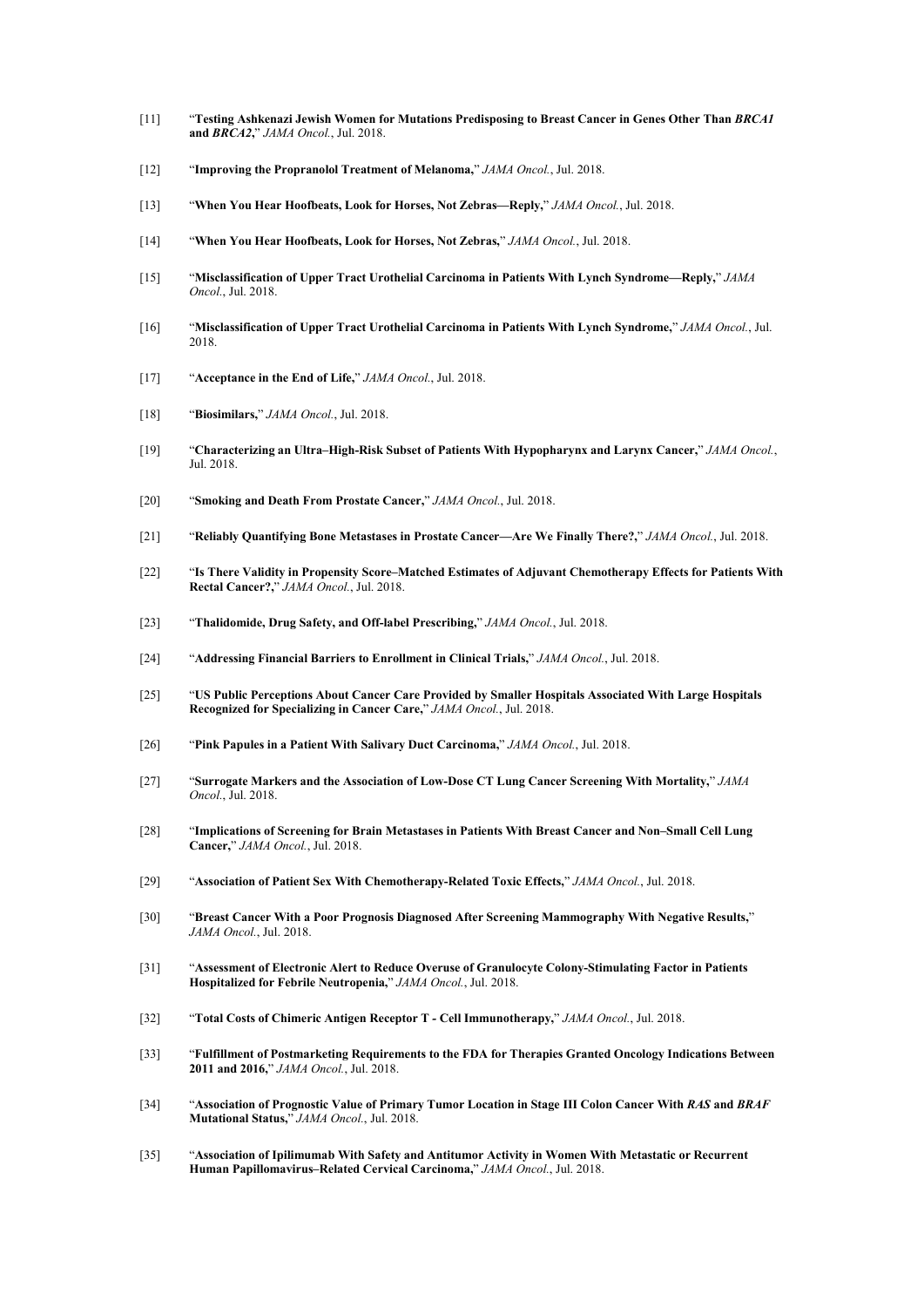- [36] "**Association of Cerebrospinal Fluid Biomarkers of Central Nervous System Injury With Neurocognitive and Brain Imaging Outcomes in Children Receiving Chemotherapy for Acute Lymphoblastic Leukemia,**" *JAMA Oncol.*, Jul. 2018.
- [37] "**Association of Quantitative Metastatic Lymph Node Burden With Survival in Hypopharyngeal and Laryngeal Cancer,**" *JAMA Oncol.*, Jul. 2018.
- [38] "**Delays in the Publication of Important Clinical Trial Findings in Oncology,**" *JAMA Oncol.*, Jul. 2018.
- [39] "**Everolimus Plus Endocrine Therapy for Postmenopausal Women With Estrogen Receptor–Positive, Human Epidermal Growth Factor Receptor 2–Negative Advanced Breast Cancer,**" *JAMA Oncol.*, Jul. 2018.
- [40] "**Assessment of a Noninvasive Exhaled Breath Test for the Diagnosis ofOesophagogastric Cancer,**" *JAMA Oncol.*, Jul. 2018.
- [41] "**Association of Smoking Status With Recurrence, Metastasis, and Mortality Among Patients With Localized Prostate Cancer Undergoing Prostatectomy or Radiotherapy,**" *JAMA Oncol.*, Jul. 2018.
- [42] "Phase 3 Assessment of the Automated Bone Scan Index as a Prognostic Imaging Biomarker of Overall Survival **in Men With Metastatic Castration-Resistant Prostate Cancer,**" *JAMA Oncol.*, Jul. 2018.
- [43] "**Total Neoadjuvant Therapy With FOLFIRINOX Followed by Individualized Chemoradiotherapy for Borderline Resectable Pancreatic Adenocarcinoma,**" *JAMA Oncol.*, Jul. 2018.
- [44] "**Association of Adjuvant Chemotherapy With Overall Survival in Patients With Rectal Cancer and Pathologic Complete Response Following Neoadjuvant Chemotherapy and Resection,**" *JAMA Oncol.*, Jul. 2018.
- [45] "**Association Between AdjuvantChemotherapy and Overall Survival in Patients With Rectal Cancer and Pathological Complete Response After Neoadjuvant Chemotherapy and Resection,**" *JAMA Oncol.*, Jul. 2018.



- [1] "**Incidence and management of diarrhea in patients with HER2-positive breast cancer treated with pertuzumab,**" *Ann. Oncol.*, Jan. 2018.
- [2] "**A phase IIstudy of temsirolimus added tolow-dose weekly carboplatin and paclitaxel for patients with recurrent and/or metastatic (R/M) head and neck squamous cell carcinoma (HNSCC),**" *Ann. Oncol.*, Jan. 2018.
- [3] "**Targeting the fibroblast growth factor receptor 2 in gastric cancer: promise or pitfall?,**" *Ann. Oncol.*, Jan. 2018.
- [4] "Validation of a new prognostic model to easily predict outcome in renal cell carcinoma: the GRANT score **applied tothe ASSURE trial population,**" *Ann. Oncol.*, Mar. 2018.
- [5] "**Hemophagocytic lymphohistiocytosis associated with dabrafenib and trametinib combination therapy following pembrolizumab administration for advanced melanoma,**" *Ann. Oncol.*, May 2018.
- [6] "**Tailoring treatment of salivary duct carcinoma (SDC) by liquid biopsy: ARv7 expression in circulating tumor cells,**" *Ann. Oncol.*, Apr. 2018.
- [7] "**The hard road topatient-centered care: 3 or 6 months ofadjuvant chemotherapy for patients with stage III colon cancer?,**" *Ann. Oncol.*, May 2018.
- [8] "**HER2 positive rates are enriched amongst colorectal cancer brain metastases: a study amongst 1920 consecutive patients,**" *Ann. Oncol.*, Jun. 2018.
- [9] "**The importance of jointly analyzing treatment administration and toxicity associated with targeted therapies: a case study of regorafenib in soft tissue sarcoma patients,**" *Ann. Oncol.*, May 2018.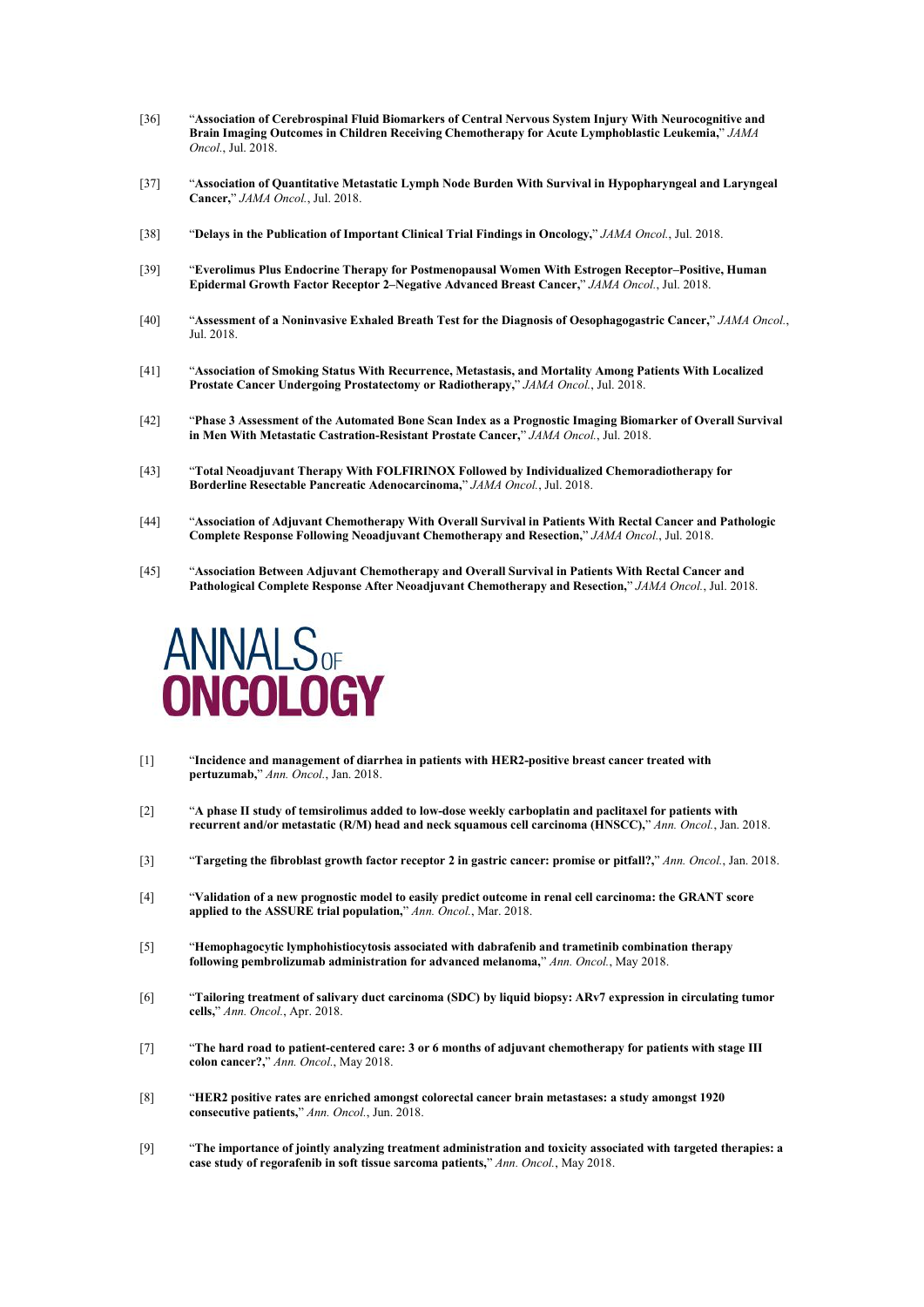- [10] "**Industry corner: perspectives and controversies,**" *Ann. Oncol.*, Apr. 2018.
- [11] "**Representation of obese participants in obesity-related cancer randomized trials,**" *Ann. Oncol.*, Apr. 2018.
- [12] "**T cells isolated from patients with checkpoint inhibitor-resistant melanoma are functional and can mediate tumor regression,**" *Ann. Oncol.*, Apr. 2018.
- [13] "**Surveillance imaging with FDG-PET/CT in the post-operative follow-up of stage 3 melanoma,**" *Ann. Oncol.*, Apr. 2018.
- [14] "**Randomized phase III study of docetaxel plus bavituximab in previously treated advanced non-squamous non-small-cell lung cancer,**" *Ann. Oncol.*, May 2018.
- [15] "**A phase I dose-escalation and dose-expansion study of brontictuzumab in subjects with selected solid tumors,**" *Ann. Oncol.*, May 2018.
- [16] "**Updated results from MONALEESA-2, a phase III trialof first-line ribociclib plus letrozole versus placebo plus letrozole in hormone receptor-positive, HER2-negative advanced breast cancer,**" *Ann. Oncol.*, Apr. 2018.
- [17] "**Circulating tumour cell increase as a biomarker of disease progression in metastatic castration-resistant prostate cancer patients with low baseline CTC counts,**" *Ann. Oncol.*,May 2018.
- [18] "**Phase III safety study of intravenous NEPA: a novel fixed antiemetic combination of fosnetupitant and palonosetron in patients receiving highly emetogenic chemotherapy,**" *Ann. Oncol.*, May 2018.
- [19] "**Neoadjuvant rectal score as individual-level surrogate for disease-free survival in rectal cancer in the CAO/ARO/AIO-04 randomized phase III trial,**" *Ann. Oncol.*, Apr. 2018.
- [20] "**Primary tumor sidedness and benefit from FOLFOXIRI plus bevacizumab as initial therapy for metastatic colorectal cancer. Retrospective analysis ofthe TRIBE trial by GONO,**" *Ann. Oncol.*, Apr. 2018.
- [21] "**Advances in the systemic treatment of melanoma brain metastases,**" *Ann. Oncol.*, May 2018.
- [22] "**Platinum-based neoadjuvant chemotherapy in triple-negative breast cancer: a systematic review and meta-analysis,**" *Ann. Oncol.*, Jun. 2018.
- [23] "**Neoadjuvant score in locally advanced rectal cancer: integrating downstaging in risk assessment and looking for new valuable end points,**" *Ann. Oncol.*, Jul. 2018.

### THE AMERICAN JOURNAL OF rgical Pathology

- [1] "**The Dilemma of HER2 Double-equivocal Breast Carcinomas: Genomic Profiling and Implications for Treatment.,**" *Am. J. Surg. Pathol.*, Jul. 2018.
- [2] "**Poorly Differentiated Nonkeratinizing Squamous Cell Carcinoma of the Thymus: Clinicopathologic and Molecular Genetic Study of 25 Cases.,**" *Am. J. Surg. Pathol.*, Jul. 2018.
- [3] "Pyloric Gland Adenoma (PGA) of the Gallbladder: A Unique and Distinct Tumor from PGAs of the Stomach, **Duodenum, and Pancreas.,**" *Am. J. Surg. Pathol.*, Jul. 2018.
- [4] "**Frequent GNAQ and GNA14Mutations in Hepatic Small Vessel Neoplasm.,**" *Am. J. Surg. Pathol.*, Jul. 2018.
- [5] "**Molecular Profiling of Hyalinizing Clear Cell Carcinomas Revealed a Subset of Tumors Harboring a Novel EWSR1-CREM Fusion: Report of 3 Cases.,**" *Am. J. Surg. Pathol.*, Jul. 2018.
- [6] "**Eosinophilic Solid and Cystic (ESC) Renal Cell Carcinomas Harbor TSC Mutations: Molecular Analysis Supports an Expanding Clinicopathologic Spectrum.,**" *Am. J. Surg. Pathol.*, Jul. 2018.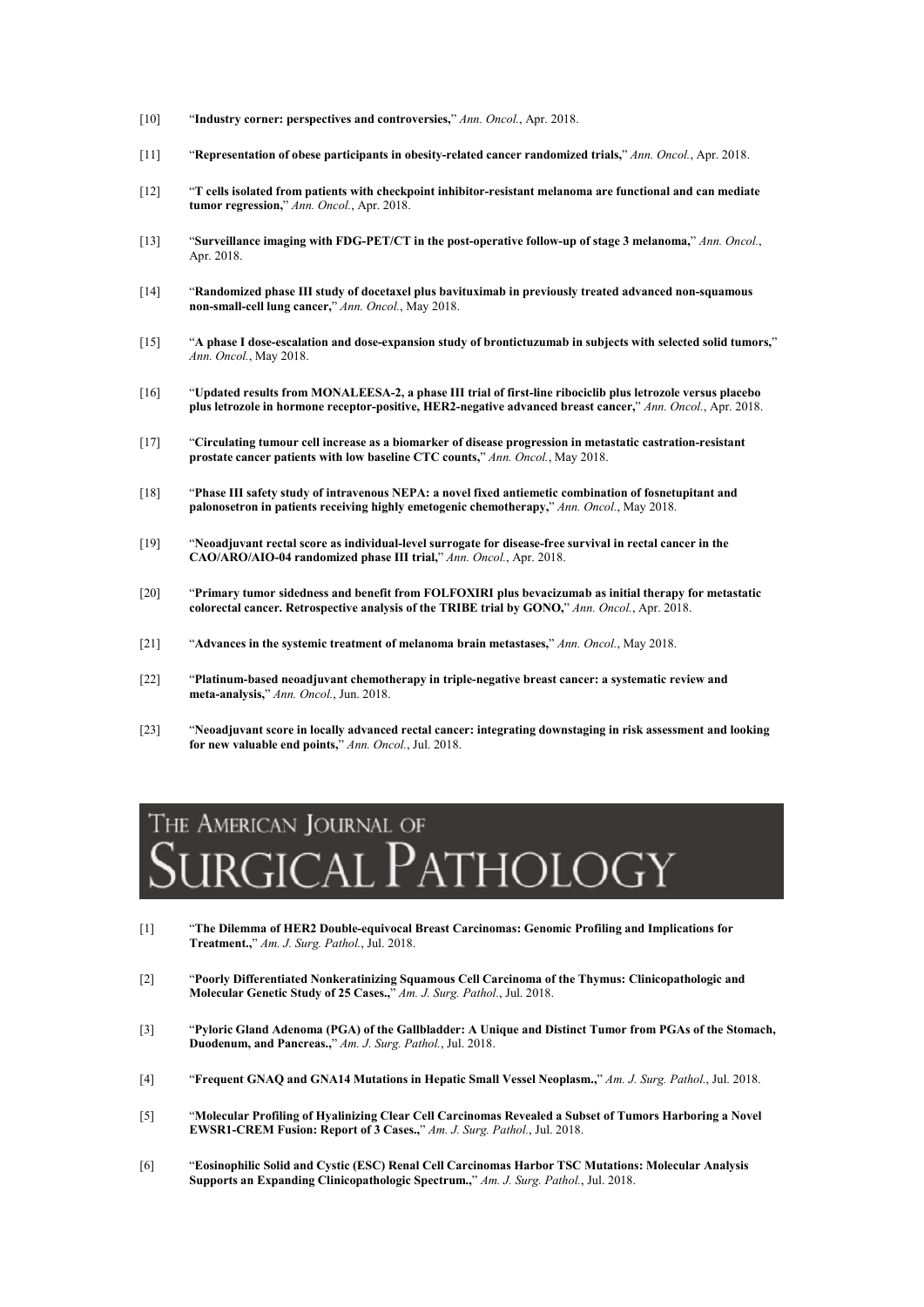- [7] "**Comprehensive Proteomic Profiling-derived Immunohistochemistry-based Prediction Models for BRCA1 and BRCA2 Germline Mutation-related Breast Carcinomas.,**" *Am. J. Surg. Pathol.*, Jul. 2018.
- [8] "**Human Herpes Virus 6 (HHV-6)-associated Lymphadenitis: Pitfalls in Diagnosis in Benign and Malignant Settings.,**" *Am. J. Surg. Pathol.*, Jul. 2018.
- [9] "**Cutaneous Non-Neural Granular Cell Tumors Harbor Recurrent ALK Gene Fusions.,**" *Am. J. Surg. Pathol.*, Jul. 2018.
- [10] "**Intrahepatic Cholangiocarcinomas Have Histologically and Immunophenotypically Distinct Small and Large Duct Patterns.,**" *Am. J. Surg. Pathol.*, Jul. 2018.
- [11] "**Are Enterocolic Mucosal Mast Cell Aggregates Clinically Relevant in Patients Without Suspected or Established Systemic Mastocytosis?,**" *Am. J. Surg. Pathol.*, Jul. 2018.
- [12] "**Acquired Cystic Disease-associated Renal Cell Carcinoma (ACKD-RCC)-like Cysts.,**" *Am. J. Surg. Pathol.*, Jul. 2018.
- [13] "**Consistent Amplification of FRS2 and MDM2 in Low-grade Osteosarcoma: A Genetic Study of 22 Cases With Clinicopathologic Analysis.,**" *Am. J. Surg. Pathol.*, Jul. 2018.
- [14] "**Uterine PEComas: A Morphologic, Immunohistochemical, and Molecular Analysis of32 Tumors.,**" *Am. J. Surg. Pathol.*, Jul. 2018.
- [15] "**Loss ofSATB2 Expression in Colorectal Carcinoma is Associated With DNA Mismatch Repair Protein Deficiency and BRAF Mutation.,**" *Am. J. Surg. Pathol.*, Jul. 2018.
- [16] "**Mixed Adenoma Well-differentiated Neuroendocrine Tumor (MANET) of the Digestive System: An Indolent Subtype of Mixed Neuroendocrine-NonNeuroendocrine Neoplasm (MiNEN).,**" *Am. J. Surg. Pathol.*, Jul. 2018.
- [17] "**Dysplastic Lipoma: A Distinctive Atypical Lipomatous Neoplasm With Anisocytosis,Focal Nuclear Atypia, p53 Overexpression, and a Lack ofMDM2 Gene Amplification by FISH:A Report of 66 Cases Demonstrating Occasional Multifocality and a Rare Association With Retinoblastoma.,**" *Am. J. Surg. Pathol.*, Jul. 2018.
- [18] "**Pulmonary Carcinomas With Mucinous and Neuroendocrine Differentiation: Expanding the Spectrum of Amphicrine Carcinomas.,**" *Am. J. Surg. Pathol.*, Jul. 2018.
- [19] "**Molecular Profiling of Salivary Gland Intraductal Carcinoma Revealed a Subset of Tumors Harboring NCOA4-RET and Novel TRIM27-RET Fusions: A Report of 17 cases.,**" *Am. J. Surg. Pathol.*, Jul. 2018.
- [20] "**ALK is a Specific Diagnostic Marker for Inflammatory Myofibroblastic Tumor of the Uterus.,**" *Am. J. Surg. Pathol.*, Jul. 2018.
- [21] "**PRAME Expression in Melanocytic Tumors.,**" *Am. J. Surg. Pathol.*, Jul. 2018.
- [22] "**Epithelial Inclusions in Gallbladder Specimens Mimic Parasite Infection: Histologic and Molecular Examination of Reported Cystoisopora belli Infection in Gallbladders ofImmunocompetent Patients.,**" *Am. J. Surg. Pathol.*, Jul. 2018.
- [23] "**Central Nervous System-type Neuroepithelial Tumors and Tumor-like Proliferations Developing in the Gynecologic Tract and Pelvis: Clinicopathologic Analysis of23 Cases.,**" *Am. J. Surg. Pathol.*, Aug. 2018.
- [24] "**Treatment Effects Can Mimic Recurrent Extramammary Paget Disease in Perianal Skin.,**" *Am. J. Surg. Pathol.*, Jul. 2018.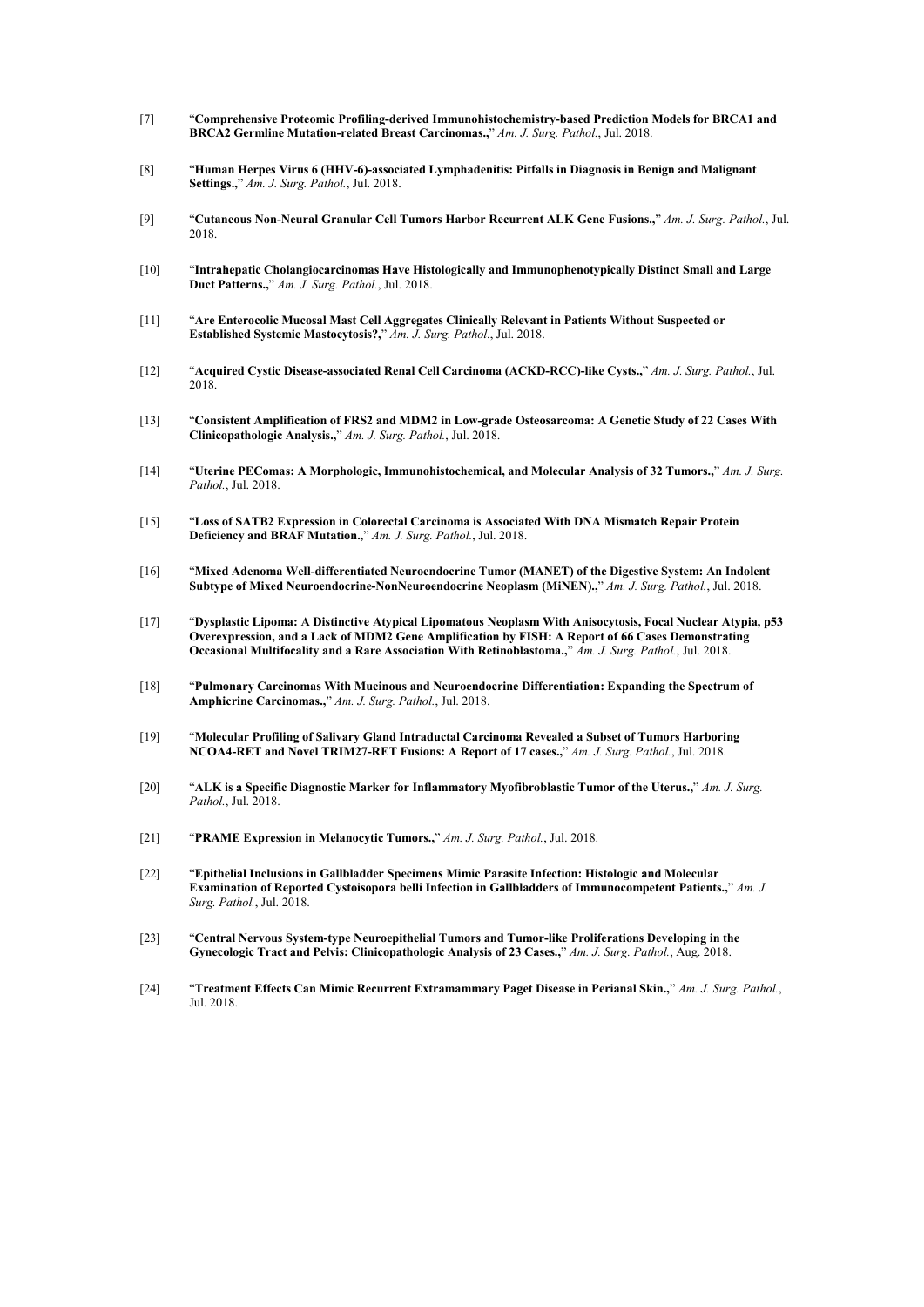

Leading the way in experimental and clinical research in hematology

#### [1] "**Cuplike nuclear morphology in pediatric B-cell acute lymphoblastic leukemia,**" *Blood*, Jul. 2018.

- [2] "**Zhao Z, Sun Q, Sokoll LJ,et al. Eltrombopag mobilizes iron in patients with aplastic anemia.** *Blood.* **2018;131(21):2399-2402.,**" *Blood*, Jul. 2018.
- [3] "**Pro B, Advani R, Brice P, etal. Five-year results ofbrentuximab vedotin in patients with relapsed or refractory systemic anaplastic large cell lymphoma.** *Blood.* **2017;130(25):2709-2717.,**" *Blood*, Jul. 2018.
- [4] "**NUT midline carcinoma with leukemic presentation mimicking CD34-positive acute leukemia,**" *Blood*, Jul. 2018.
- [5] "Bim regulates the survival and suppressive capability of CD8 + FOXP3 + regulatory T cells during murine **GVHD,**" *Blood*, Jul. 2018.
- [6] "**USP22 deficiency leads to myeloid leukemia upon oncogenic Kras activation through a PU.1-dependent mechanism,**" *Blood*, Jul. 2018.
- [7] "**The management of Hodgkin lymphoma in adolescents and young adults:burden of disease or burden of choice?,**" *Blood*, Jul. 2018.
- [8] "**Management of aggressive B-cell NHLs in the AYA population: an adult vs pediatric perspective,**" *Blood*, Jul. 2018.
- [9] "**Treatment strategies for adolescent and young adult patients with acute myeloid leukemia,**" *Blood*, Jul. 2018.
- [10] "**Acute lymphoblastic leukemia in adolescent and young adults:treat as adults or as children?,**" *Blood*, Jul. 2018.
- [11] "**A tale of two mantle cell lymphomas,**" *Blood*, Jul. 2018.
- [12] "**Normalizing hepcidin predicts** *TMPRSS6* **mutation status in patients with chronic iron deficiency,**" *Blood*, Jul. 2018.
- [13] "**A gene signature that distinguishes conventional and leukemic nonnodal mantle cell lymphoma helps predict outcome,**" *Blood*, Jul. 2018.
- [14] "**Ponatinib efficacy and safety in Philadelphia chromosome–positive leukemia: final 5-year results ofthe phase 2 PACE trial,**" *Blood*, Jul. 2018.
- [15] "**Risk-adapted treatment of acute promyelocytic leukemia: results from the International Consortium for Childhood APL,**" *Blood*,Jul. 2018.
- [16] "**Hypoxia downregulates protein S expression,**" *Blood*, Jul. 2018.
- [17] "**Introduction toa review series on adolescent and young adult malignant hematology:,**" *Blood*, Jul. 2018.
- [18] "**Ambiguous lineage leukemia treatment,**" *Blood*, Jul. 2018.
- [19] "**Table of contents.** *Blood.* **2018;131(18):ix-x.,**" *Blood*, Jul. 2018.
- [20] "Targeting HSP90 dimerization via the C terminus is effective in imatinib-resistant CML and lacks the heat shock response," Blood, Jul. 2018.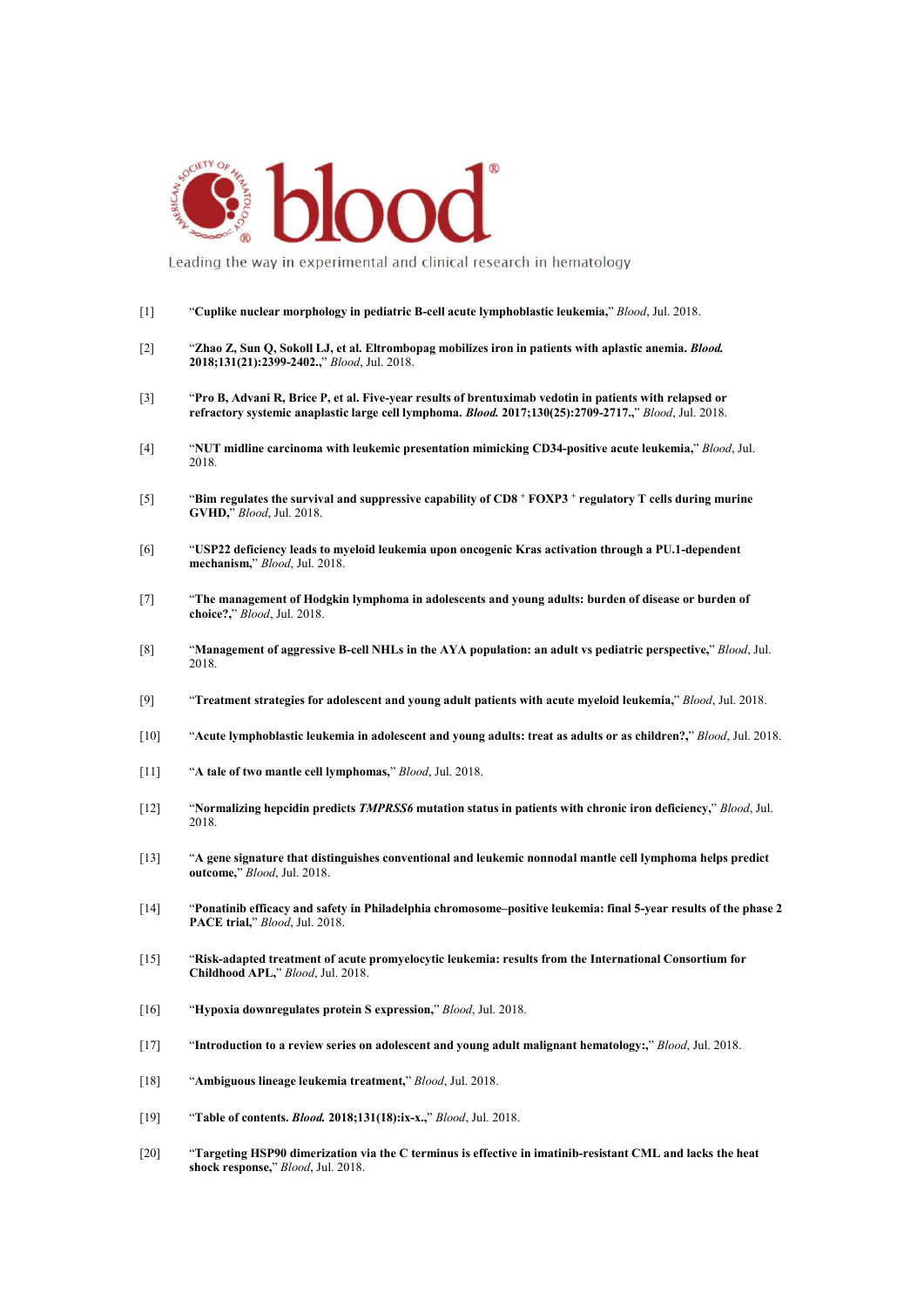- [21] "**Benefit of brentuximab overbleomycin in first-line treatment of advanced-stage Hodgkin lymphoma has not been proven,**" *Blood*, Jul. 2018.
- [22] "**Aberrant T-cell antigen expression in a plasma cell neoplasm,**" *Blood*, Jul. 2018.
- [23] "**International cooperative study identifies treatment strategy in childhood ambiguous lineage leukemia,**" *Blood*, Jul. 2018.
- [27] "**PI3K inhibitors and the search for the Holy Grail,**" *Blood*, Jul. 2018.
- [28] "**The cells are ambiguous, not the message,**" *Blood*, Jul. 2018.
- [29] "**Phase 1 study of the PI3Kδ inhibitor INCB040093 ± JAK1 inhibitor itacitinib in relapsed/refractory B-cell lymphoma,**" *Blood*, Jul. 2018.
- [33] "**Allogeneic hematopoietic stem cell transplantation for T-cell lymphomas,**" *Blood*, Jul. 2018.
- [34] "**How I treat Burkitt lymphoma in children, adolescents, and young adults in sub-Saharan Africa,**" *Blood*, Jul. 2018.
- [36] "**Internuclear bridging outside of primary myelodysplasia and congenital dyserythropoietic anemia,**" *Blood*, Jul. 2018.
- [37] "**Single-cell exomes in an index case of amp1q21 multiple myeloma reveal more diverse mutanomes than the whole population,**" *Blood*, Jul. 2018.
- [40] "**FDG-PET in PMBCL:which heterogeneity?,**" *Blood*, Jul. 2018.
- [41] "**Metabolic heterogeneity on baseline 18FDG-PET/CT scan is a predictor of outcome in primary mediastinal B-cell lymphoma,**" *Blood*, Jul. 2018.
- [45] "**Concurrent** *JAK2* **mutation and isolated del(5q) associated with marrow fibrosis and small hypo/monolobated megakaryocytes,**" *Blood*, Jul. 2018.
- [46] "**Genetic and mechanistic diversity in pediatric hemophagocytic lymphohistiocytosis,**" *Blood*, Jul. 2018.
- [47] "**T-cell prolymphocytic leukemia negative for surface CD3 and CD45,**" *Blood*, Jul. 2018.
- [48] "The presence of large focal lesions is a strong independent prognostic factor in multiple myeloma," Blood, Jul. 2018.
- [49] "**A simplified scoring system in de novo follicular lymphoma treated initially with immunochemotherapy,**" *Blood*, Jul. 2018.
- [50] "**Recommendations for managing PD-1 blockade in the context of allogeneic HCT in Hodgkin lymphoma: taming a necessary evil,**" *Blood*, Jul. 2018.
- [51] "**Getting to transplant in Hodgkin lymphoma: BVB,**" *Blood*, Jul. 2018.
- [52] "**How and when I do allogeneic transplant in CLL,**" *Blood*, Jul. 2018.
- [54] "**Are EBV-related and EBV-unrelated Hodgkin lymphomas different with regard tosusceptibility to checkpoint blockade?,**" *Blood*, Jul. 2018.
- [55] "**The FLIPI nowadays: validation and modification,**" *Blood*, Jul. 2018.
- [56] "**Brentuximab vedotin plus bendamustine: a highly active firstsalvage regimen for relapsed or refractory Hodgkin lymphoma,**" *Blood*, Jul. 2018.